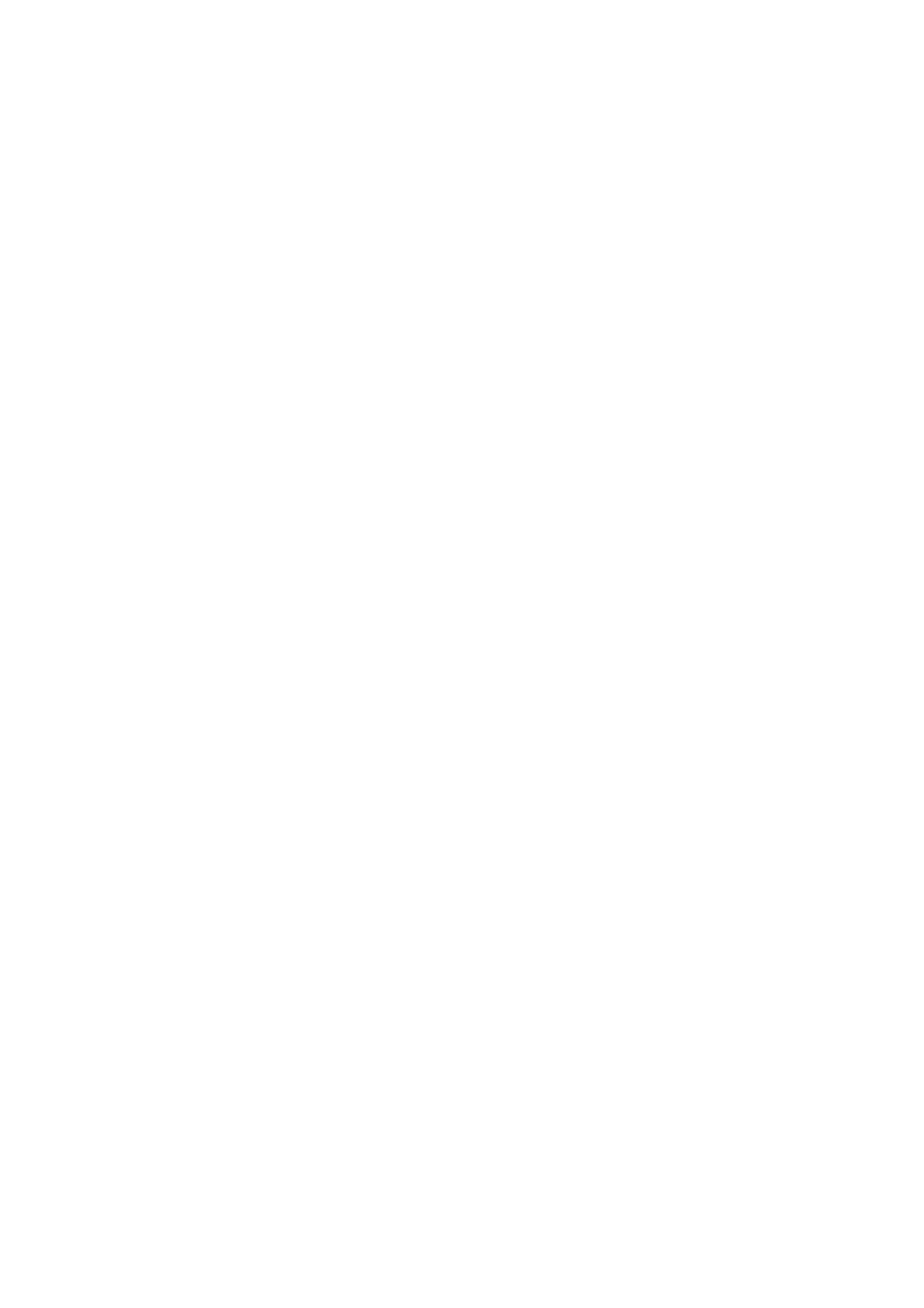## **Comment on "Optimal convex approximations of quantum states"**

Xiao-Bin Liang,<sup>1</sup> Bo Li,<sup>1,\*</sup> and Shao-Ming Fei<sup>2,3</sup>

*<sup>1</sup>School of Mathematics and Computer science, Shangrao Normal University, Shangrao 334001, China*

*<sup>2</sup>Max-Planck-Institute for Mathematics in the Sciences, 04103 Leipzig, Germany*

*<sup>3</sup>School of Mathematical Sciences, Capital Normal University, Beijing 100048, China*

In a recent paper, Massimiliano F. Sacchi [Phys. Rev. A 96, 042325 (2017)] addressed the general problem of approximating an unavailable quantum state by the convex mixing of different available states. For the case of qubit mixed states, we show that the analytical solutions in some cases are invalid. In this comment, we present the complete analytical solutions for the optimal convex approximation. Our solutions can be viewed as the supplement to the results in [Phy. Rev. A 96, 042325(2017)].

PACS numbers: 03.67.-a, 03.65.Ud, 03.65.Yz

In Sec. III of Ref. [1], the problem of optimally generating a desired quantum state  $\rho$  by the given set of the eigenstates of all Pauli matrices was provided. Namely, consider the optimal convex approximation of a quantum state with respect to the set

$$
B_3 = \{|0\rangle, |1\rangle, |2\rangle = \frac{\sqrt{2}}{2}(|0\rangle + |1\rangle), |3\rangle = \frac{\sqrt{2}}{2}(|0\rangle - |1\rangle),
$$
  

$$
|4\rangle = \frac{\sqrt{2}}{2}(|0\rangle + \sqrt{-1}|1\rangle), |5\rangle = \frac{\sqrt{2}}{2}(|0\rangle - \sqrt{-1}|1\rangle).
$$

The optimal convex approximation of  $\rho$  with respect to *B*<sub>3</sub> is defined as  $D_{B_3}(\rho) = min\{\parallel \rho - \sum_i p_i \rho_i \parallel_1\}$ , where  $\rho_i = |i\rangle\langle i|, 0 \leq p_i \leq 1, \sum_i p_i = 1$ , the minimum is taken over all possible probability weights *{pi}*, and *∥ A ∥*<sup>1</sup> denotes the trace norm of *A*, that is,  $|| A ||_1 = Tr\sqrt{A^{\dagger}A} =$  $\sum_i s_i(A)$  with  $\{s_i(A)\}\)$  representing the singular values of *A*. The optimal convex approximate set is given by  $S(\rho^{opt}) = {\rho^{opt}|D_{B_3}(\rho) = || \rho - \rho^{opt} ||_1}.$ 

Here we point out that the analytical solution given in [Phy. Rev. A  $96$ ,  $042325(2017)$ ] is invalid in some cases. We first provide a simple example. Consider the target qubit  $\rho$  given by

$$
\rho = \begin{pmatrix} 1 - a & k\sqrt{a(1 - a)}e^{-i\phi} \\ k\sqrt{a(1 - a)}e^{i\phi} & a \end{pmatrix} \tag{1}
$$

with  $a \in [0, 1], \phi \in [0, 2\pi],$  and  $k \in [0, 1].$  If we set  $a = 1/2$ ,  $k = 1$ ,  $\phi = \pi/4$ , it is easily verified that the point belongs to the region of case (i) in Ref.  $[1]$ , that is,  $k_{th} \equiv a/(\sqrt{a(1-a)}(\cos \phi + \sin \phi)) < k$  $a/(\sqrt{a(1-a)})$ . Then the optimal convex approximation and the corresponding optimal weights are given by Eq. (18) and (19) in [1], respectively. However, if one substitutes  $a = 1/2$ ,  $k = 1$  and  $\phi = \pi/4$  into Eq. (19) in [1], one has  $p_0 = 1 - 4a/3 - 2k\sqrt{a(1 - a)}(\cos \phi + \sin \phi)/3 =$  $(1 - \sqrt{2})/3 < 0$ , which implies that the optimal probability is negative and this solution is invalid.

In the following, in terms of the method used in [2] (see also the Karush-Kuhn-Tucker theorem and its conclusion in [3], p46-60), we provide the complete analytical solution for the optimal convex approximation of a quantum state under *B*<sup>3</sup> distance and the corresponding optimal weights.

For simplicity, we denote  $u = k\sqrt{a(1-a)}\cos\phi$ ,  $v =$  $k\sqrt{a(1-a)}\sin\phi$ , where  $k \in [0,1]$ ,  $a \in [0,\frac{1}{2}]$  and  $\phi \in$  $[0, \pi/2]$ . When  $a - u - v \geq 0$ , one has  $D_{B_3}(\rho) = 0$ . The pertaining weights corresponding to  $\rho_i$  are given by

$$
p_0 = 1 - a - u - v - t_1 - t_2,
$$
  
\n
$$
p_1 = a - u - v - t_1 - t_2,
$$
  
\n
$$
p_2 = 2u + t_1,
$$
  
\n
$$
p_3 = t_1,
$$
  
\n
$$
p_4 = 2v + t_2,
$$
  
\n
$$
p_5 = t_2,
$$
\n(2)

where  $t_1$  and  $t_2$  are arbitrary non-negative arguments such that  $p_1 \geq 0$ . If  $t_1 = t_2 = 0$ , then Eq. (2) reduce to Eq. (14) in Ref. [1]. However, if one sets  $t_1 = a - u$  $v, t_2 = 0$  in (2), one gets  $p_0 = 1 - 2a, p_1 = 0, p_2 = a + u - v$ ,  $p_3 = a - u - v$ ,  $p_4 = 2v$  and  $p_5 = 0$ . This is another kind of decomposition which is different from the one in Ref. [1]. Thus, our decompositions can be viewed as a complete supplement to the results in Ref. [1].

The previous complete analytical solution can be classified into the following four cases, see proof in Supplemental Material:

*i*) If *a < u*+*v ≤* (3*−*4*a*)*/*2, *a−v*+2*u ≥* 0 and *a−u*+2*v ≥* 0, the optimal convex approximation of  $\rho$  is given by

$$
D_{B_3}(\rho)=\frac{\sqrt{3}}{3}(\langle \sigma_x\rangle+\langle \sigma_y\rangle+\langle \sigma_z\rangle-1)\;,
$$

with corresponding optimal weights

$$
p_0 = 1 - 4a/3 - 2u/3 - 2v/3,
$$
  
\n
$$
p_2 = 2a/3 - 2v/3 + 4u/3,
$$
  
\n
$$
p_4 = 2a/3 - 2u/3 + 4v/3,
$$
  
\n
$$
p_1 = p_3 = p_5 = 0.
$$

*<sup>∗</sup>*Electronic address: libobeijing2008@163.com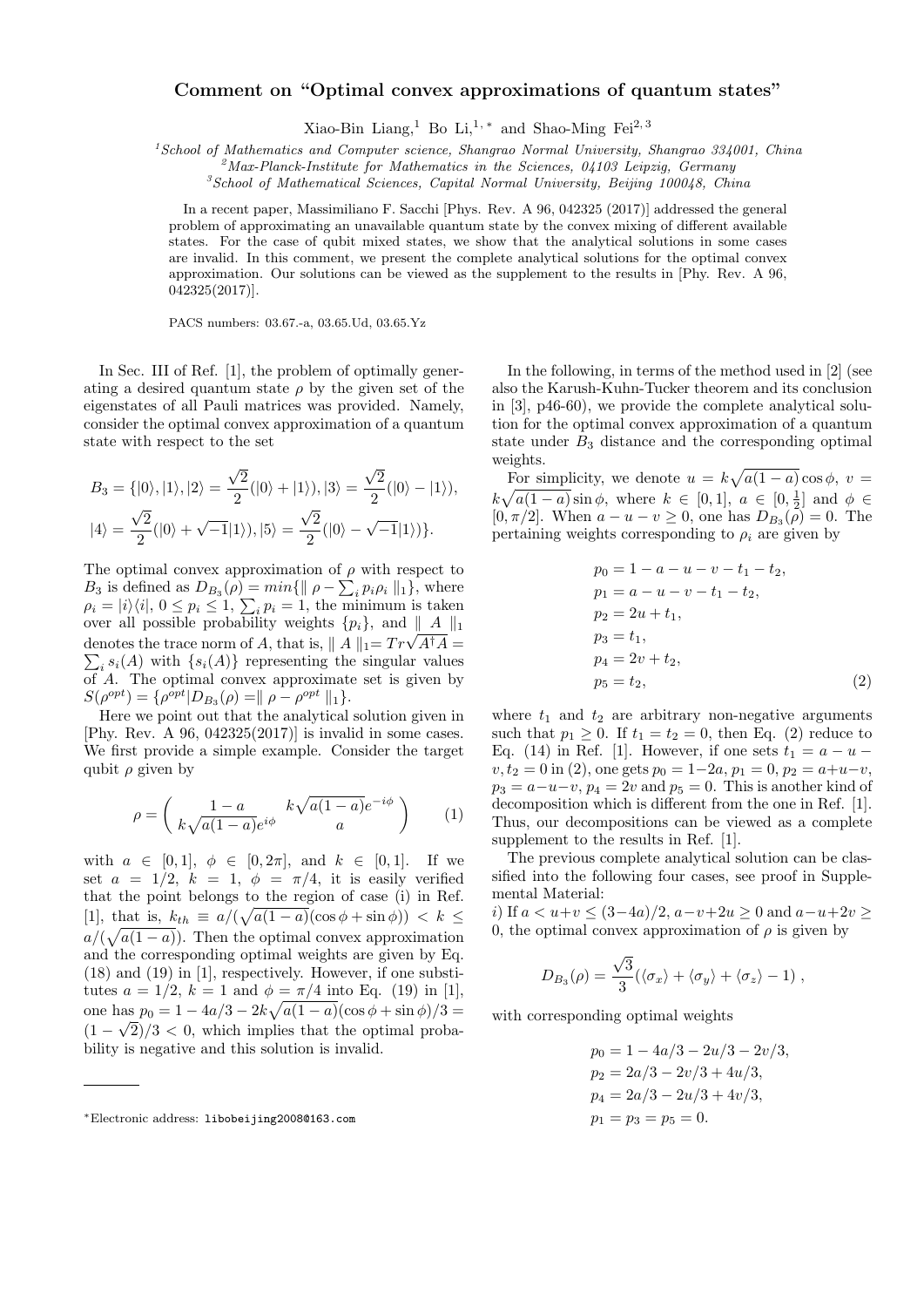*ii*) If  $a < u + v \le (3 - 4a)/2$ ,  $a - v + 2u \ge 0$  and  $a - u + 2v < 0$ , the optimal convex approximation of  $\rho$  is given by

$$
D_{B_3}(\rho) = \sqrt{\langle \sigma_y \rangle^2 + \frac{1}{2} (\langle \sigma_x \rangle + \langle \sigma_z \rangle - 1)^2} ,
$$

with the corresponding optimal weights

$$
p_0 = 1 - a - u,
$$
  
\n
$$
p_2 = a + u,
$$
  
\n
$$
p_1 = p_3 = p_4 = p_5 = 0.
$$

*iii*) If  $a < u + v \leq (3 - 4a)/2$ ,  $a - v + 2u < 0$  and  $a - u + 2v \geq 0$ , the optimal convex approximation of  $\rho$  is given by

$$
D_{B_3}(\rho) = \sqrt{\langle \sigma_x \rangle^2 + \frac{1}{2} (\langle \sigma_y \rangle + \langle \sigma_z \rangle - 1)^2}.
$$

The related optimal weights are given by

$$
p_0 = 1 - a - v,
$$
  
\n
$$
p_4 = a + v,
$$
  
\n
$$
p_1 = p_2 = p_3 = p_5 = 0.
$$

*iv*) If  $u + v > (3 - 4a)/2$ , we have

$$
D_{B_3}(\rho) = \sqrt{\langle \sigma_z \rangle^2 + \frac{1}{2} (\langle \sigma_y \rangle + \langle \sigma_x \rangle - 1)^2}
$$

with the pertaining optimal weights

$$
p_2 = 1/2 + u - v,
$$
  
\n
$$
p_4 = 1/2 - u + v,
$$
  
\n
$$
p_0 = p_1 = p_3 = p_5 = 0.
$$
\n(3)

Up to now, we have refined the conclusions in Sec. III of Ref. [1]. Particularly, we have added the case *iv*) as a valid supplement. Moreover, we point out that the Fig. 2 in Ref. [1] is inaccurate in some areas. In the following, we plot the accurate  $D_{B_3}(\rho)$  for fixed value of the phase parameter  $\phi = \frac{\pi}{3}$ , see Fig. 1.



FIG. 1:  $D_{B_3}(\rho)$  as a function for the parameter  $\phi = \frac{\pi}{3}$  from our result.

As another related example, consider  $k = 1$  and  $a =$  $1/2$ . According to Eq.  $(18)$  in Ref.  $[1]$ , we get that  $D_{B_3}(\rho)$  is about 0.2113. From Eq. (19) of [1],  $p_0 =$  $(\sqrt{3}-1)/3$  < 0. In fact, according to (3), the accurate  $D_{B_3}(\rho) \approx 0.2588$ , and the corresponding probability is  $p_0 = p_1 = p_3 = p_5 = 0, p_2 = (1 + \sqrt{3})/4$  and  $p_4 = \sqrt{3}/4$  and  $p_5 = \sqrt{3}/4$  and  $p_6 = \sqrt{3}/4$  and  $p_7 = \sqrt{3}/4$  and  $p_8 = \sqrt{3}/4$  and  $p_9 = \sqrt{3}/4$  and  $p_1 = \sqrt{3}/4$  and  $p_8 = \sqrt{3}/4$  and  $p_9 = \sqrt{3}/4$  and  $p_1 = \sqrt{3}/4$  and  $p_1 = \sqrt{3}/4$ (3*−* 3)*/*4. We plot the difference of Fig. 1 in our paper and Fig. 2 in [1], see Fig. 2.



FIG. 2: The difference of  $D_{B_3}(\rho)$  between our result and that of Ref. [1], as a function of the phase parameter  $\phi = \frac{\pi}{3}$ .

In summary, we have derived the complete solution for the optimal convex approximation of a qubit mixed state under  $B_3$  distance. We have revised the problem related to the result for  $a < u + v$  in Ref. [1]. In addition, if  $a \geq$  $u + v$ , our decompositions are the complete supplement to the representative decompositions in Ref. [1].

We would like to say that the idea of looking for the least distinguishable states is nice, and the condition Eq. (13) in Ref. [1] for exact convex decomposition is also correct. We would also point out that the discussion in the last section of Ref. [1], on the case of many copies of quantum states, the non-additivity of the distance, and the role of correlations, maintain general validity.

**Acknowledgments** This work is supported by NSFC (11765016,11675113), Jiangxi Education Department Fund (KJLD14088) and Key Project of Beijing Municipal Commission of Education under No. KZ201810028042.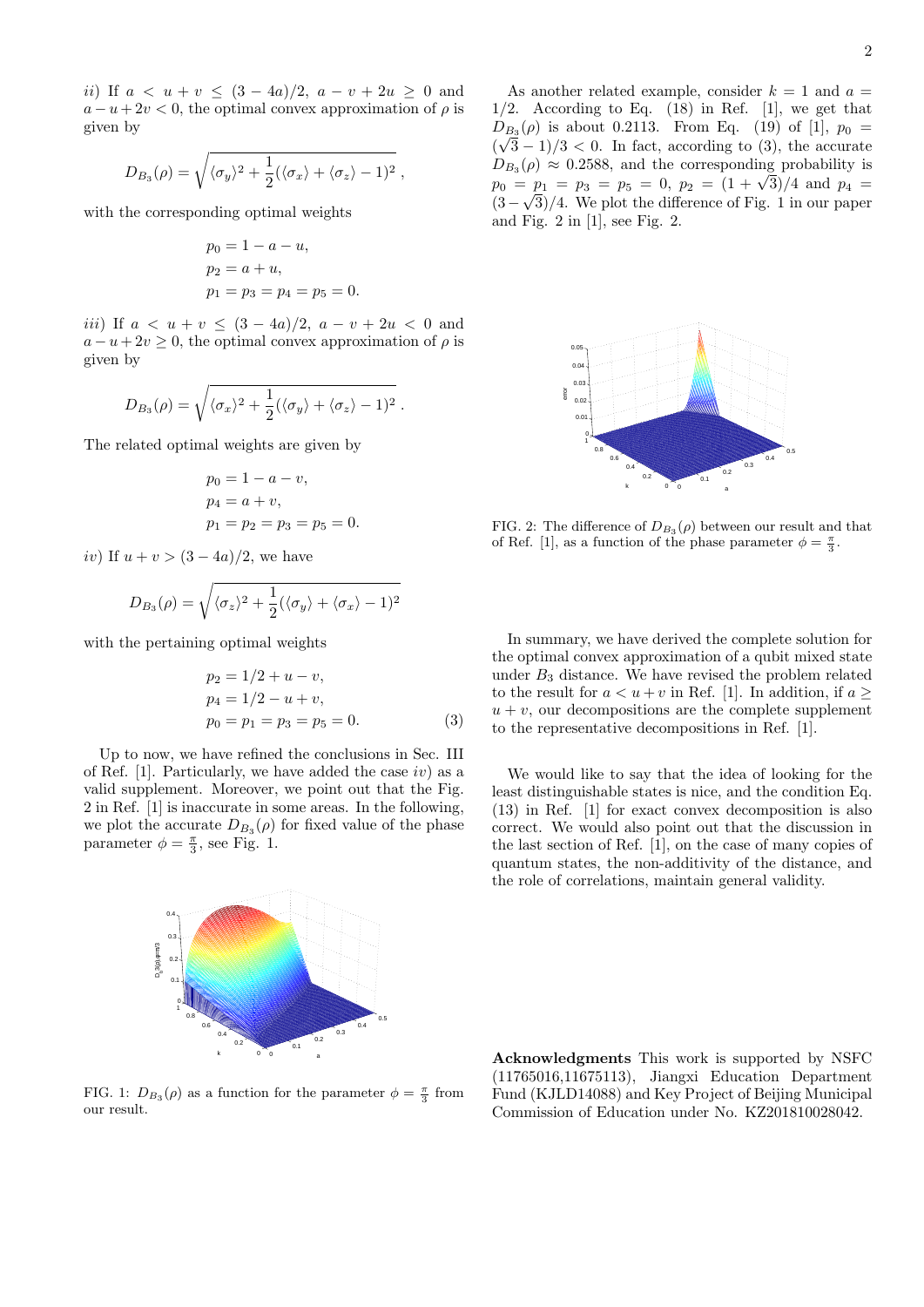- [1] Sacchi, M.F.: Optimal convex approximations of quantum states. Phys. Rev. A **96**, 042325 (2017)
- [2] Xiao-Bin Liang, Bo Li, Biao-Liang Ye, Shao-Ming Fei, Xianqing Li-Jost. Complete optimal convex approximations of qubit states under *B*<sup>2</sup> distance.Quantum Information Processing July 2018, **17**:185
- [3] Forst, W., Hoffmann, D.: Optimization-Theory and Practice. Springer, New York (2010). ISBN 10:0387789766

## **I. SUPPLEMENTAL MATERIAL**

We now provide a detail proof of the state classification in the main text. To find  $D_{B_3}(\rho) = min \|\rho - \sum_i p_i \rho_i\|_1$ is equivalent to search for the solution of the following minimum,

$$
Min\{2\sqrt{\left| \, Det(\rho - \sum_{i} p_i|i\rangle\langle i|) \, \right|} \},\tag{4}
$$

such that  $p_i \geq 0$  and  $\sum_j p_j = 1$ . Denote

$$
f(p_0, p_1, p_2, p_3, p_4, p_5) = |Det(\rho - \sum_{i=0}^{5} p_i |i\rangle\langle i|)|
$$

$$
-\sum_{i=0}^{5} \lambda_i p_i - \lambda \sum_{i=0}^{5} p_i.
$$
 (5)

According to the Karush-Kuhn-Tucker Theorem [3] and the related conclusion (see page 46-60 in [3]), the above question is equal to

$$
\nabla f = 0, \ \lambda_i p_i = 0, \ \lambda_i \ge 0, \ p_i \ge 0, \ \sum_{j=0}^{5} p_j = 1
$$
 (6)

for  $i = 0, 1, 2, 3, 4, 5$ . One then obtains the following equations and inequalities

$$
p_1 + p_2/2 + p_3/2 + p_4/2 + p_5/2 + \lambda_0 + \lambda - a = 0,
$$
  
\n
$$
p_0 + p_2/2 + p_3/2 + p_4/2 + p_5/2 + \lambda_1 + \lambda - 1 + a = 0,
$$
  
\n
$$
p_0/2 + p_1/2 + p_3 + p_4/2 + p_5/2 + \lambda_2 + \lambda - 1/2 + u,
$$
  
\n
$$
p_0/2 + p_1/2 + p_2 + p_4/2 + p_5/2 + \lambda_3 + \lambda - 1/2 - u = 0,
$$
  
\n
$$
p_0/2 + p_1/2 + p_2/2 + p_3/2 + p_5 + \lambda_4 + \lambda - 1/2 + v = 0,
$$
  
\n
$$
p_0/2 + p_1/2 + p_2/2 + p_3/2 + p_4 + \lambda_5 + \lambda - 1/2 - v = 0,
$$
  
\n
$$
\lambda_i p_i = 0, \ \lambda_i \ge 0, \ p_i \ge 0, \ i = 0, 1, 2, 3, 4, 5,
$$
  
\n
$$
\Sigma_i p_i = 1,
$$
  
\n(7)

where  $u = k\sqrt{a(1-a)}\cos\phi$  and  $v = k\sqrt{a(1-a)}\sin\phi$ . From (7) we have

(1) If  $p_0 \neq 0, p_1 \neq 0$ , from  $\lambda_1 = \lambda_2 = 0$  we have  $\lambda = 0$ and  $\lambda_i = 0$  (*i* = 2, 3, 4, 5). Similarly, if  $p_2 \neq 0$ ,  $p_3 \neq 0$  or  $p_4 \neq 0$ ,  $p_5 \neq 0$  or at least four of  $\{p_i\}$  are nonzero, (7) is

equivalent to  $\nabla f = 0$ ,  $\lambda = 0$ ,  $\lambda_i = 0$  (*i* = 0, 1, 2, 3, 4, 5),  $\Sigma_i p_i = 1$ . Thus we have

$$
p_0 = 1 - a - u - v - t_1 - t_2,
$$
  
\n
$$
p_1 = a - u - v - t_1 - t_2,
$$
  
\n
$$
p_2 = 2u + t_1,
$$
  
\n
$$
p_3 = t_1,
$$
  
\n
$$
p_4 = 2v + t_2,
$$
  
\n
$$
p_5 = t_2,
$$

where  $t_1$  and  $t_2$  are arbitrary non-negative numbers such that  $p_1 \geq 0$ . In this case,  $D_{B_3}(\rho) = 0$ , and the condition  $p_i \geq 0$ ,  $i = 0, 1, 2, 3, 4, 5$ , is transformed to  $a - u - v \geq 0$ .

(2) Only three numbers of  $\{p_i\}$  are nonzero. According  $\text{to } (1), D_{B_3}(\rho) = 0 \text{ for } a - u - v \ge 0. \text{ For } a - u - v < 0,$ that only three numbers of  $\{p_i\}$  are nonzero results in the following cases, (*i*):  $p_0 \neq 0$ ,  $p_2 \neq 0$ ,  $p_4 \neq 0$ ; (*ii*):  $p_0 \neq 0, p_2 \neq 0, p_5 \neq 0; (iii): p_0 \neq 0, p_3 \neq 0, p_5 \neq 0;$  $(iv): p_1 \neq 0, p_2 \neq 0, p_4 \neq 0; (v): p_1 \neq 0, p_2 \neq 0, p_5 \neq 0;$ (*vi*):  $p_1 \neq 0$ ,  $p_3 \neq 0$ ,  $p_5 \neq 0$ . However, the solution of (7) exists only for the case (*i*), that is,

$$
p_0 = 1 - 4a/3 - 2u/3 - 2v/3,
$$
  
\n
$$
p_2 = 2a/3 - 2v/3 + 4u/3,
$$
  
\n
$$
p_4 = 2a/3 - 2u/3 + 4v/3,
$$
  
\n
$$
p_1 = p_3 = p_5 = 0.
$$

We obtain that  $a < u + v < (3 - 4a)/2$ ,  $a - v + 2u > 0$ and  $a - u + 2v \geq 0$ .

Now we illustrate that for the case (*iv*), no solution exists. According to the assumption,  $\lambda_1 = 0$ ,  $\lambda_2 = 0$ and  $\lambda_4 = 0$ . Then  $p_1 = 4a/3 - 1/3 - 2u/3 - 2v/3$ ,  $p_2 =$ 2*/*3*−*2*a/*3+4*u/*3*−*2*v/*3 and *p*<sup>4</sup> = 2*/*3*−*2*a/*3*−*2*u/*3+4*v/*3. Notice that  $p_1 = 4a/3 - 1/3 - 2u/3 - 2v/3 \geq 0$ . One obtains  $a < u + v \leq 2a - 1/2$ , namely,  $a > 1/2$ , which results in a contradiction. One can similarly show that for the cases (*ii*), (*iii*), (*v*) and (*vi*), also no solutions exist.

(3) Now consider the region  $a < u + v \leq (3 - 4a)/2$ . Case *i*: *a* < *u* + *v* ≤  $(3 - 4a)/2$ , *a* − *v* + 2*u* ≥ 0 and *a* − *u* + 2*v* < 0. For  $p_0 \neq 0$  and  $p_2 \neq 0$ , the equation (7) has the following solution,

$$
p_0 = 1 - a - u,
$$
  
\n
$$
p_2 = a + u,
$$
  
\n
$$
p_1 = p_3 = p_4 = p_5 = 0.
$$

Case *ii*: *a* < *u* + *v* ≤  $(3 - 4a)/2$ , *a* − *v* + 2*u* < 0 and  $a - u + 2v \geq 0$ , that is,  $p_0 \neq 0$  and  $p_4 \neq 0$ , the solution of (7) is given by

$$
p_0 = 1 - a - v,
$$
  
\n
$$
p_4 = a + v,
$$
  
\n
$$
p_1 = p_2 = p_3 = p_5 = 0.
$$